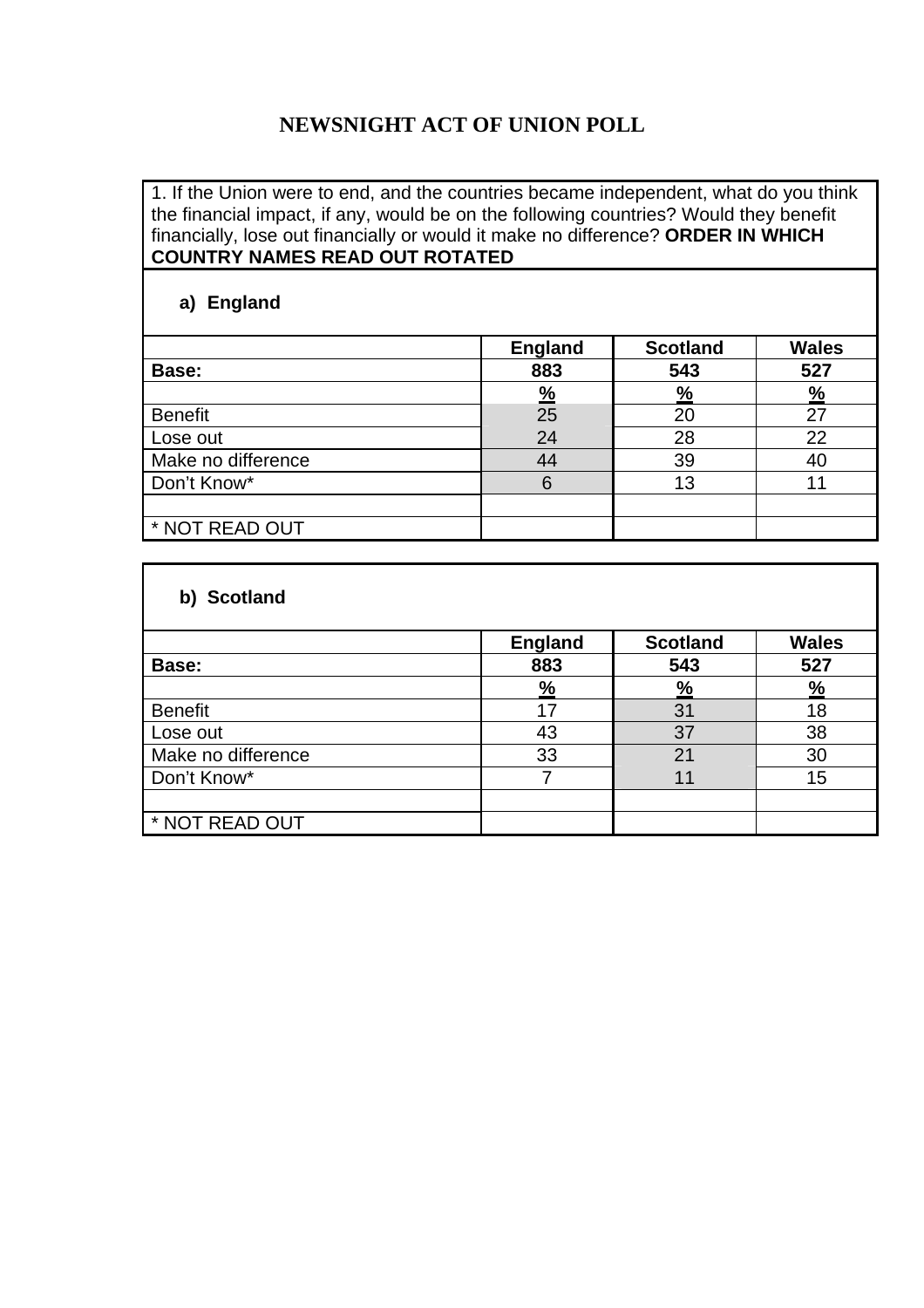## **c) Wales**

|                    | <b>England</b> | <b>Scotland</b> | <b>Wales</b> |
|--------------------|----------------|-----------------|--------------|
| Base:              | 883            | 543             | 527          |
|                    | %              | $\frac{0}{0}$   | %            |
| <b>Benefit</b>     |                |                 | 14           |
| Lose out           | 51             | 39              | 49           |
| Make no difference | 31             | 32              | 25           |
| Don't Know*        |                | 15              | 12           |
|                    |                |                 |              |
| * NOT READ OUT     |                |                 |              |

2. Scotland, England and Wales have their own cultural identities that reflect unique characteristics, traditions and experiences. At the same time the three countries share many characteristics common to all British people. If the Union were to end what impact if any would it have on each country's culture? Would the culture of the (English/Scottish/Welsh) people be enhanced, diminished or would it make no difference? **ORDER IN WHICH COUNTRY NAMES READ OUT ROTATED** 

#### **a) English**

|                    | <b>England</b> | <b>Scotland</b> | <b>Wales</b>  |
|--------------------|----------------|-----------------|---------------|
| Base:              | 883            | 543             | 527           |
|                    | <u>%</u>       | %               | $\frac{9}{6}$ |
| Enhanced           |                |                 | 13            |
| Diminished         | 10             |                 | 10            |
| Make no difference | 76             |                 | 66            |
| Don't Know*        | 3              |                 | 11            |
|                    |                |                 |               |
| * NOT READ OUT     |                |                 |               |

| <b>Scottish</b><br>b) |                |                 |               |
|-----------------------|----------------|-----------------|---------------|
|                       | <b>England</b> | <b>Scotland</b> | <b>Wales</b>  |
| Base:                 | 883            | 543             | 527           |
|                       | $\frac{0}{2}$  | $\frac{9}{6}$   | $\frac{9}{6}$ |
| Enhanced              | 27             | 25              | 29            |
| Diminished            | 8              | 6               | 10            |
| Make no difference    | 61             | 59              | 50            |
| Don't Know*           | 4              | 10              | 10            |
|                       |                |                 |               |
| * NOT READ OUT        |                |                 |               |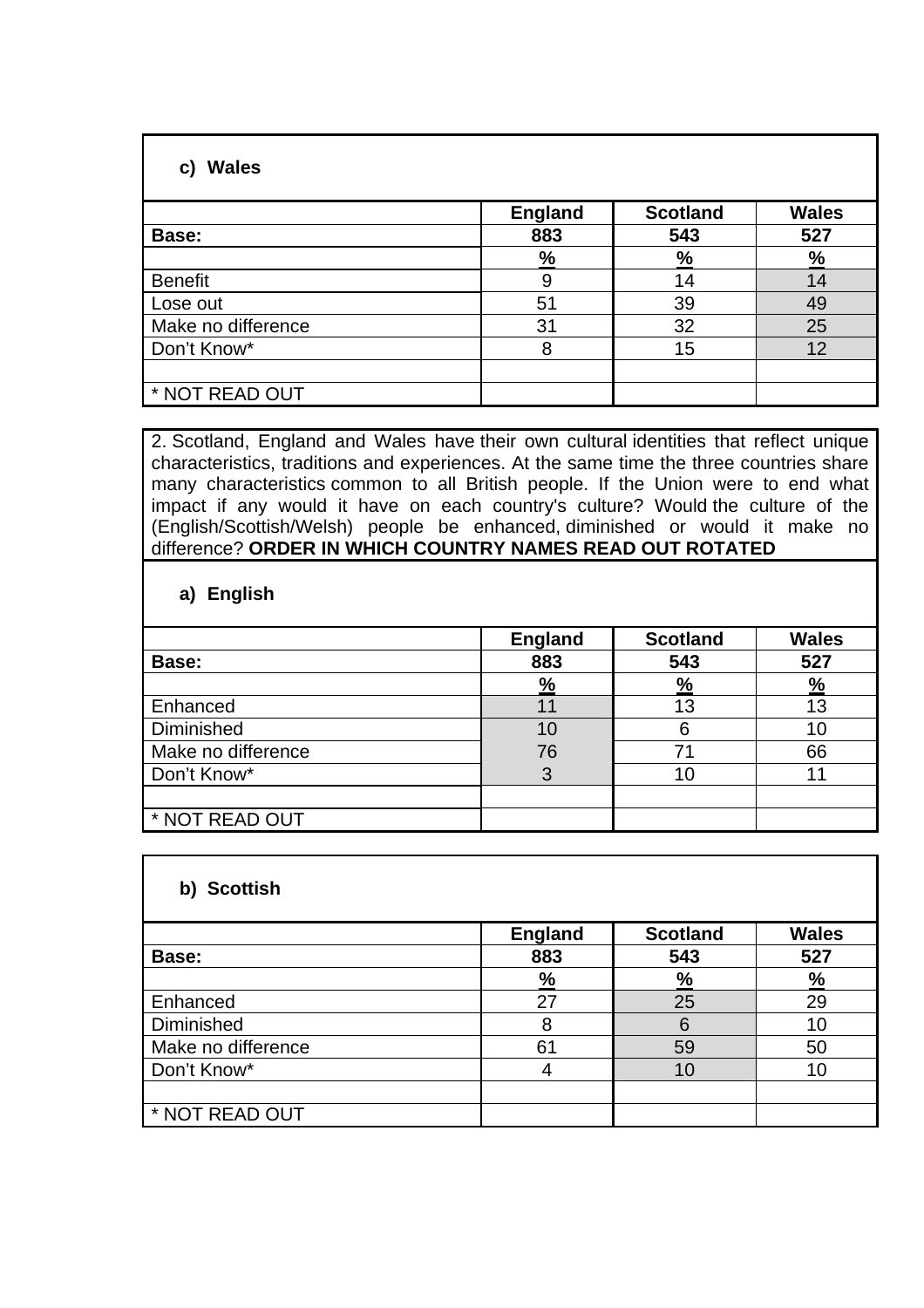# **c) Welsh**

|                    | <b>England</b> | <b>Scotland</b> | <b>Wales</b> |
|--------------------|----------------|-----------------|--------------|
| Base:              | 883            | 543             | 527          |
|                    | %              | $\%$            | %            |
| Enhanced           | 27             | 22              | 33           |
| Diminished         | 9              |                 | 12           |
| Make no difference | 61             | 60              | 44           |
| Don't Know*        |                |                 | 10           |
|                    |                |                 |              |
| * NOT READ OUT     |                |                 |              |

3. Would you like the Union to continue as it is or would you like to see it come to an end? If it were to end this would mean that Scotland (in Wales say "Wales") became an independent country? **ORDER IN WHICH "CONTINUE" AND "END" READ OUT ROTATED**

|                                        | <b>England</b> | <b>Scotland</b> | <b>Wales</b>  |
|----------------------------------------|----------------|-----------------|---------------|
| Base:                                  | 883            | 543             | 527           |
|                                        | $\frac{9}{6}$  | $\frac{9}{6}$   | $\frac{9}{6}$ |
| Prefer Union to continue as it is/has  | 73             | 56              | 69            |
| done                                   |                |                 |               |
| Prefer Union to end - Scotland / Wales | 16             | 32              | 19            |
| became independent                     |                |                 |               |
| Don't mind either way / neutral*       | 5              |                 | 3             |
| Don't know enough about it*            |                |                 | 2             |
| No opinion $\overline{a}$              | 3              |                 | 2             |
| Don't Know*                            | $\mathfrak{p}$ | 8               | 6             |
|                                        |                |                 |               |
| * NOT READ OUT                         |                |                 |               |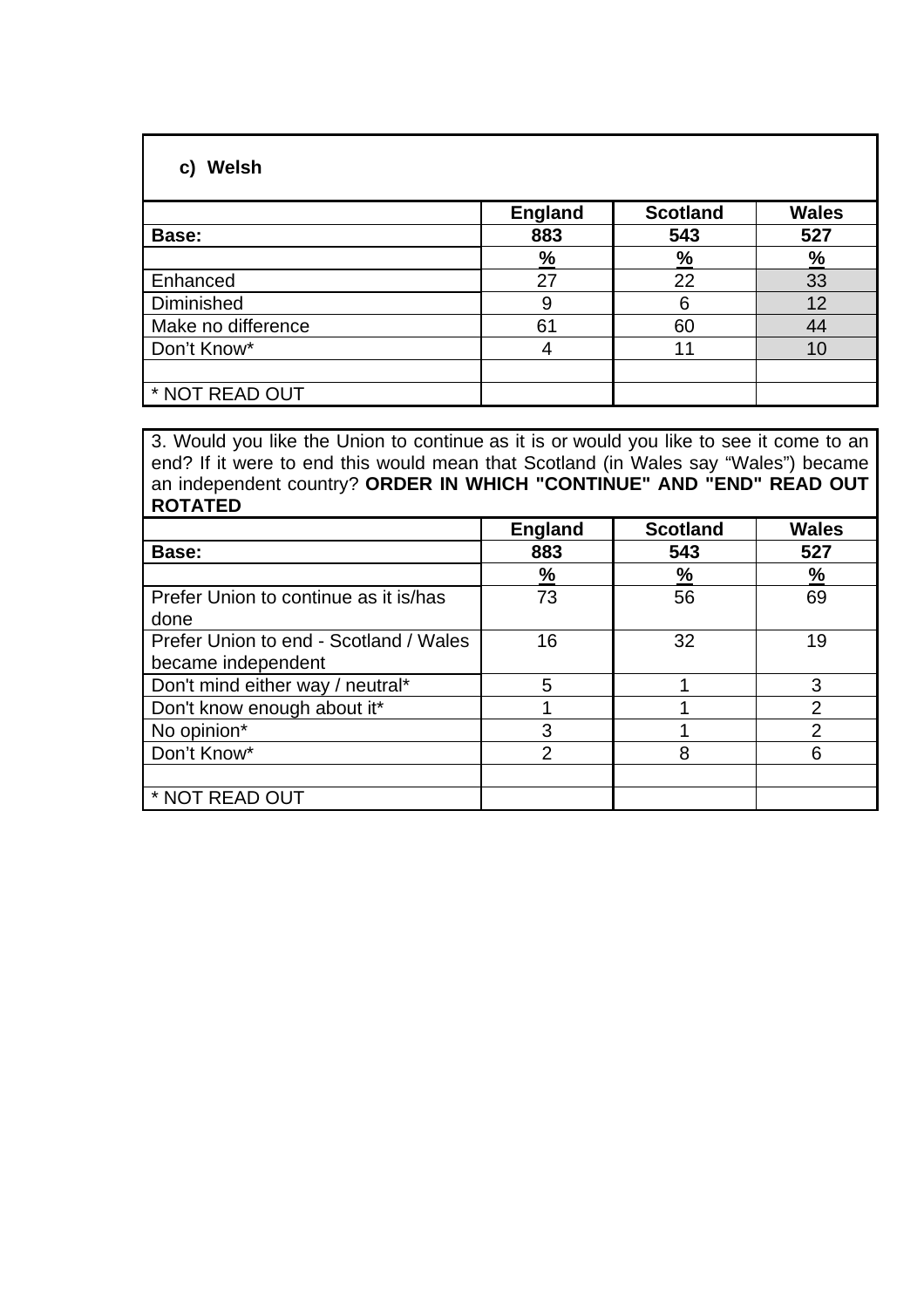4. Regardless of what you would personally like to see happen to the Union between England, Wales and Scotland, how long do you think it will last? **ORDER IN WHICH OPTIONS 1-5 READ OUT ROTATED**

|                                     | <b>England</b> | <b>Scotland</b> | <b>Wales</b>  |
|-------------------------------------|----------------|-----------------|---------------|
| Base:                               | 883            | 543             | 527           |
|                                     | $\frac{9}{6}$  | $\frac{9}{6}$   | $\frac{9}{6}$ |
| At least another 300 years          | 23             | 17              | 20            |
| At least 100 but less 300 years     | 18             | 15              | 18            |
| At least 50 but less than 100 years | 19             | 14              | 20            |
| More than 10 but less than 50 years | 20             | 20              | 20            |
| No more than another 10 years       | 10             | 17              | 10            |
| Don't Know*                         | 9              | 16              | 12            |
|                                     |                |                 |               |
| * NOT READ OUT                      |                |                 |               |
|                                     |                |                 |               |
| <b>Summary:</b>                     |                |                 |               |
| At least 100 years                  | 41             | 33              | 38            |
| At least 50 years                   | 60             | 47              | 58            |
| Less than 50 years                  | 31             | 37              | 30            |

5. In 1998 the creation of a Scottish Parliament and a Welsh Assembly gave these countries certain powers that were previously held by the UK parliament in Westminster. Do you think that an English Parliament should now be established?

|                                      | <b>England</b> | <b>Scotland</b> | <b>Wales</b>  |
|--------------------------------------|----------------|-----------------|---------------|
| Base:                                | 883            | 543             | 527           |
|                                      | %              | %               | $\frac{0}{2}$ |
| Yes – should have an English         | 61             | 51              | 48            |
| Parliament                           |                |                 |               |
| No – should not have an English      | 32             | 35              | 40            |
| Parliament                           |                |                 |               |
| Don't mind either way / neutral*     |                |                 |               |
| Don't know enough about it/need more | $\mathcal{P}$  |                 |               |
| information*                         |                |                 |               |
| No opinion*                          | $\overline{2}$ | 2               | 2             |
| Don't Know*                          | $\overline{2}$ | 9               | 7             |
|                                      |                |                 |               |
| * NOT READ OUT                       |                |                 |               |